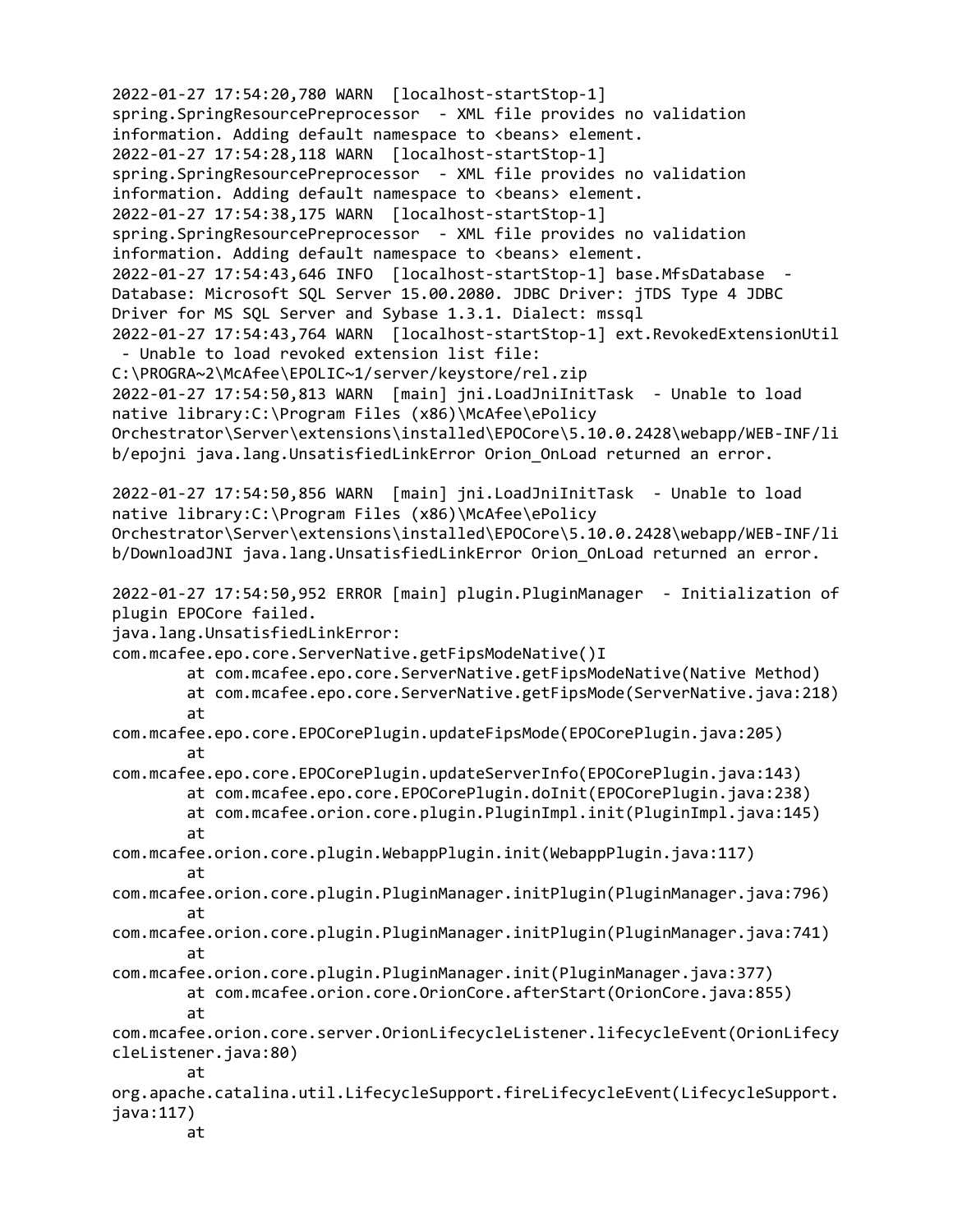org.apache.catalina.util.LifecycleBase.fireLifecycleEvent(LifecycleBase.java:9 0) at org.apache.catalina.util.LifecycleBase.setStateInternal(LifecycleBase.java:388  $\lambda$ at org.apache.catalina.util.LifecycleBase.start(LifecycleBase.java:155) at org.apache.catalina.startup.Catalina.start(Catalina.java:705) at sun.reflect.NativeMethodAccessorImpl.invoke0(Native Method) at sun.reflect.NativeMethodAccessorImpl.invoke(NativeMethodAccessorImpl.java:62) at sun.reflect.DelegatingMethodAccessorImpl.invoke(DelegatingMethodAccessorImpl.j ava:43) at java.lang.reflect.Method.invoke(Method.java:498) at org.apache.catalina.startup.Bootstrap.start(Bootstrap.java:294) at org.apache.catalina.startup.Bootstrap.main(Bootstrap.java:428) 2022-01-27 17:54:50,967 WARN [main] plugin.ScorPlugin - Starting Solidcore extension: Solidcore - 8.3.3.122 2022-01-27 17:54:51,028 ERROR [main] servlet.OrionPluginContextListener - Could not find the OrionEventDispatchService while shutting down a Plugin ( SoftwareMgmt ). Please ensure that SoftwareMgmt depends on the core Plugin. 2022-01-27 17:54:51,039 WARN [main] service.RollupStore - Removing RollupType in cache - No such RollupType: name=epo.rolluptype.ComplianceHistory 2022-01-27 17:54:51,039 WARN [main] service.RollupType m store.unloadRollupType(epo.rolluptype.ComplianceHistory) 2022-01-27 17:54:51,050 ERROR [main] plugin.PluginManager - Initialization of plugin DataChannel failed. com.mcafee.orion.core.plugin.depend.DependencyException: Dependent plug-in EPOCore failed with initialization error 2022-01-27 17:54:51,050 ERROR [main] plugin.PluginManager - Initialization of plugin epoLicEnt failed. com.mcafee.orion.core.plugin.depend.DependencyException: Dependent plug-in EPOCore failed with initialization error 2022-01-27 17:54:51,050 ERROR [main] plugin.PluginManager - Initialization of plugin RepositoryMgmt failed. com.mcafee.orion.core.plugin.depend.DependencyException: Dependent plug-in epoLicEnt failed with initialization error 2022-01-27 17:54:52,736 ERROR [main] plugin.PluginManager - Initialization of plugin ComputerMgmt failed. com.mcafee.orion.core.plugin.depend.DependencyException: Dependent plug-in epoLicEnt failed with initialization error 2022-01-27 17:54:52,855 ERROR [main] plugin.PluginManager - Initialization of plugin PolicyMgmt failed. com.mcafee.orion.core.plugin.depend.DependencyException: Dependent plug-in RepositoryMgmt failed with initialization error 2022-01-27 17:54:52,855 ERROR [main] plugin.PluginManager - Initialization of plugin ProductDeployment failed. com.mcafee.orion.core.plugin.depend.DependencyException: Dependent plug-in ComputerMgmt failed with initialization error 2022-01-27 17:54:52,855 ERROR [main] plugin.PluginManager - Initialization of plugin SoftwareMgmt failed.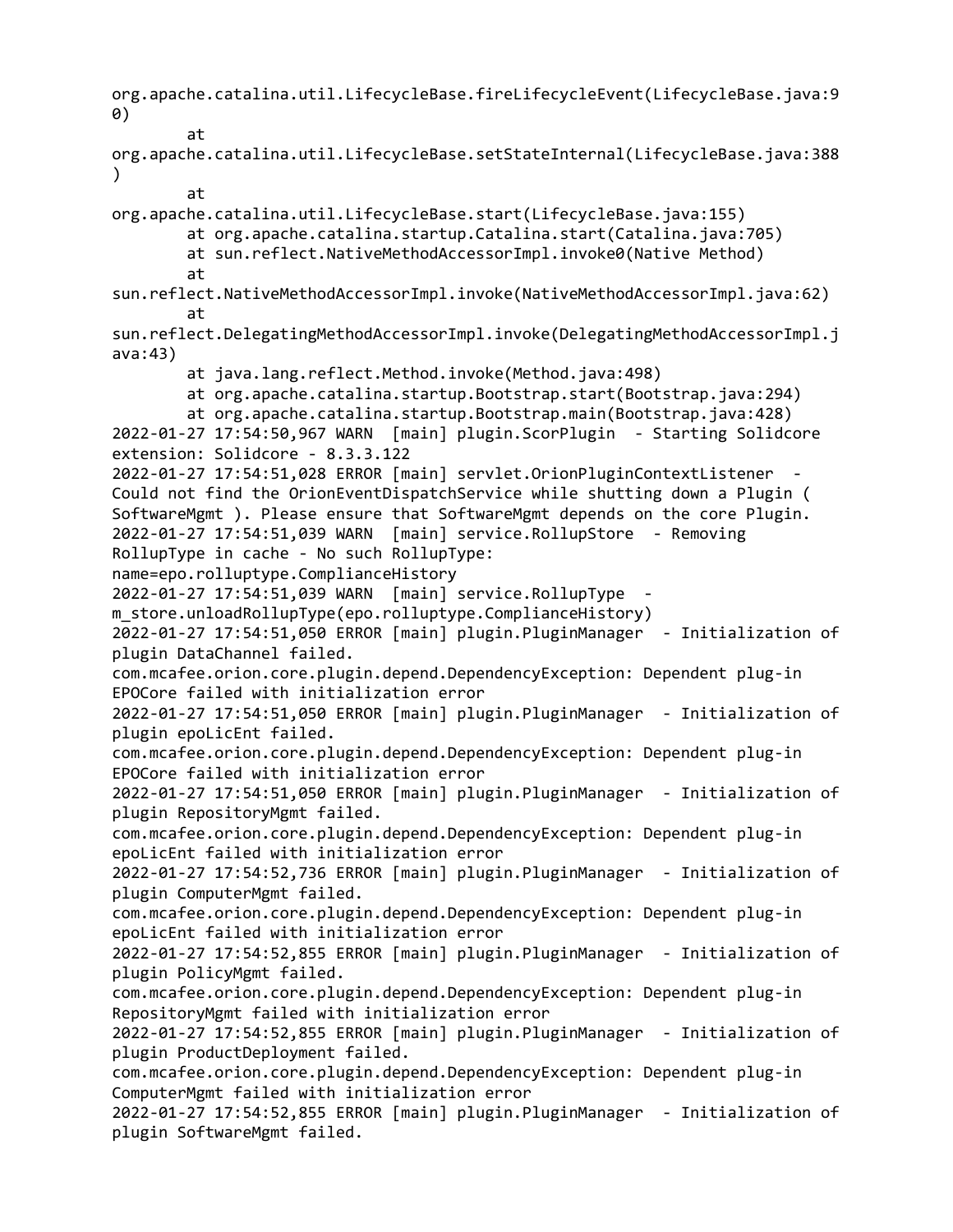com.mcafee.orion.core.plugin.depend.DependencyException: Dependent plug-in ProductDeployment failed with initialization error 2022-01-27 17:54:52,855 ERROR [main] plugin.PluginManager - Initialization of plugin CommonEvents failed. com.mcafee.orion.core.plugin.depend.DependencyException: Dependent plug-in ComputerMgmt failed with initialization error 2022-01-27 17:54:52,856 ERROR [main] plugin.PluginManager - Initialization of plugin PostInstallXP failed. com.mcafee.orion.core.plugin.depend.DependencyException: Dependent plug-in epoLicEnt failed with initialization error 2022-01-27 17:54:52,856 ERROR [main] plugin.PluginManager - Initialization of plugin ENDP GS 1000 failed. com.mcafee.orion.core.plugin.depend.DependencyException: Dependent plug-in PostInstallXP failed with initialization error 2022-01-27 17:54:52,856 ERROR [main] plugin.PluginManager - Initialization of plugin JTIClientMETA failed. com.mcafee.orion.core.plugin.depend.DependencyException: Dependent plug-in ENDP\_GS\_1000 failed with initialization error 2022-01-27 17:54:52,865 ERROR [main] plugin.PluginManager - Initialization of plugin UpgradeAssistant failed. com.mcafee.orion.core.plugin.depend.DependencyException: Dependent plug-in ProductDeployment failed with initialization error 2022-01-27 17:54:52,865 ERROR [main] plugin.PluginManager - Initialization of plugin Notifications failed. com.mcafee.orion.core.plugin.depend.DependencyException: Dependent plug-in CommonEvents failed with initialization error 2022-01-27 17:54:52,865 ERROR [main] plugin.PluginManager - Initialization of plugin ENDP\_FW\_META failed. com.mcafee.orion.core.plugin.depend.DependencyException: Dependent plug-in ENDP\_GS\_1000 failed with initialization error 2022-01-27 17:54:52,865 ERROR [main] plugin.PluginManager - Initialization of plugin EPOAGENTMETA failed. com.mcafee.orion.core.plugin.depend.DependencyException: Dependent plug-in ProductDeployment failed with initialization error 2022-01-27 17:54:53,096 ERROR [main] plugin.PluginManager - Initialization of plugin ENDP\_WP\_1000 failed. com.mcafee.orion.core.plugin.depend.DependencyException: Dependent plug-in ENDP\_GS\_1000 failed with initialization error 2022-01-27 17:54:53,172 ERROR [main] plugin.PluginManager - Initialization of plugin AgentMgmt failed. com.mcafee.orion.core.plugin.depend.DependencyException: Dependent plug-in RepositoryMgmt failed with initialization error 2022-01-27 17:54:53,173 ERROR [main] plugin.PluginManager - Initialization of plugin SystemSortAPI failed. com.mcafee.orion.core.plugin.depend.DependencyException: Dependent plug-in AgentMgmt failed with initialization error 2022-01-27 17:54:53,173 ERROR [main] plugin.PluginManager - Initialization of plugin epoMigration failed. com.mcafee.orion.core.plugin.depend.DependencyException: Dependent plug-in SoftwareMgmt failed with initialization error 2022-01-27 17:54:53,173 ERROR [main] plugin.PluginManager - Initialization of plugin ENDP\_ADR failed. com.mcafee.orion.core.plugin.depend.DependencyException: Dependent plug-in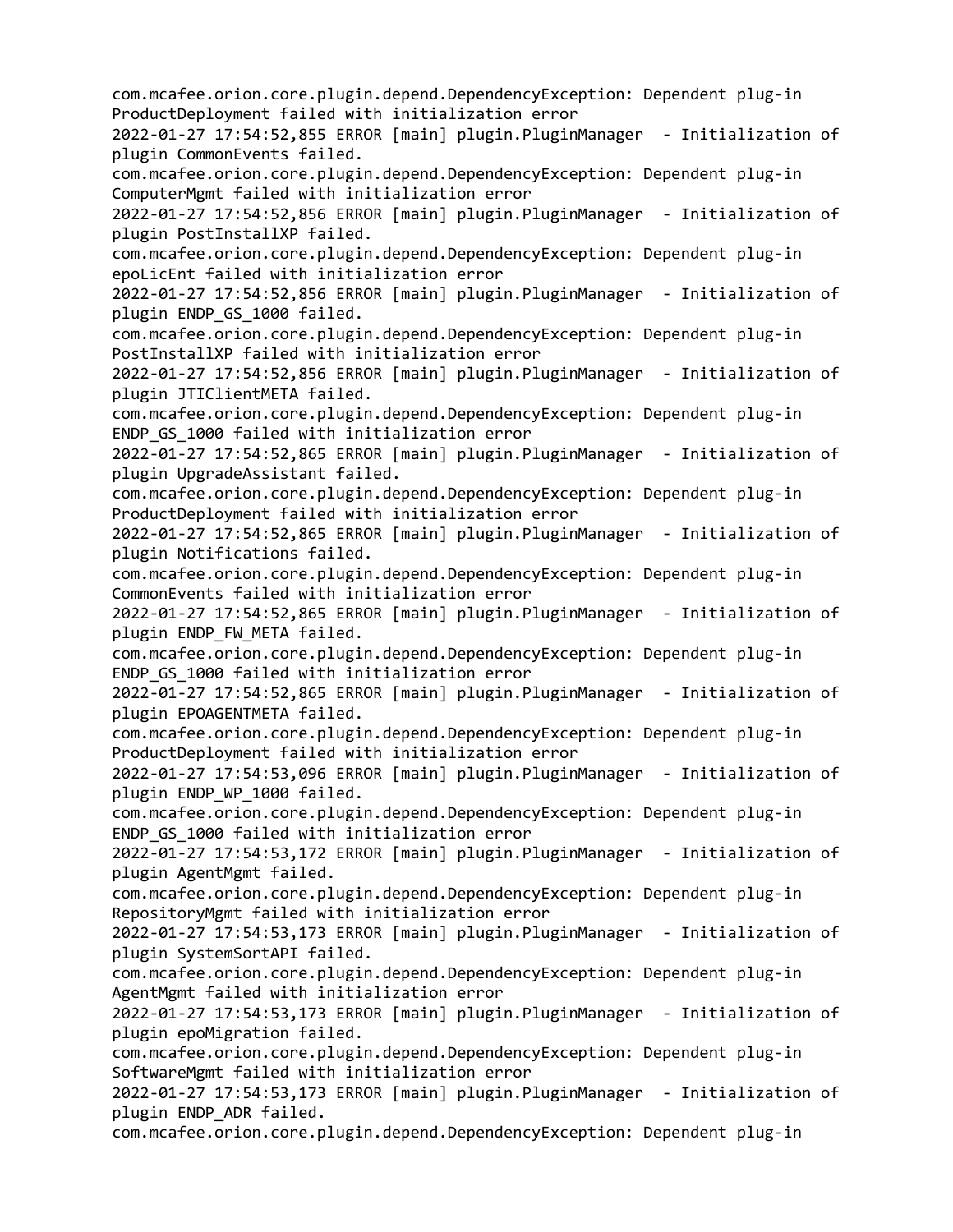CommonEvents failed with initialization error 2022-01-27 17:54:53,402 ERROR [main] plugin.PluginManager - Initialization of plugin ServerInformation failed. com.mcafee.orion.core.plugin.depend.DependencyException: Dependent plug-in EPOCore failed with initialization error 2022-01-27 17:54:53,402 ERROR [main] plugin.PluginManager - Initialization of plugin SupportCenter failed. com.mcafee.orion.core.plugin.depend.DependencyException: Dependent plug-in EPOCore failed with initialization error 2022-01-27 17:54:53,402 ERROR [main] plugin.PluginManager - Initialization of plugin AssetCore failed. com.mcafee.orion.core.plugin.depend.DependencyException: Dependent plug-in ComputerMgmt failed with initialization error 2022-01-27 17:54:53,402 ERROR [main] plugin.PluginManager - Initialization of plugin udlp failed. com.mcafee.orion.core.plugin.depend.DependencyException: Dependent plug-in DataChannel failed with initialization error 2022-01-27 17:54:53,403 ERROR [main] plugin.PluginManager - Initialization of plugin InstallHelper failed. com.mcafee.orion.core.plugin.depend.DependencyException: Dependent plug-in EPOCore failed with initialization error 2022-01-27 17:54:53,568 ERROR [main] plugin.PluginManager - Initialization of plugin SyslogMgmt failed. com.mcafee.orion.core.plugin.depend.DependencyException: Dependent plug-in EPOCore failed with initialization error 2022-01-27 17:54:53,569 ERROR [main] plugin.PluginManager - Initialization of plugin SOLIDCORE META failed. com.mcafee.orion.core.plugin.depend.DependencyException: Dependent plug-in Notifications failed with initialization error 2022-01-27 17:54:53,569 ERROR [main] plugin.PluginManager - Initialization of plugin ENDP AM 1000 failed. com.mcafee.orion.core.plugin.depend.DependencyException: Dependent plug-in ENDP\_GS\_1000 failed with initialization error 2022-01-27 17:55:09,358 ERROR [http-nio-8443-exec-10] service.DefaultDashboardService - error creating dashboard element: com.mcafee.orion.console.ui.dashboard.service.DashboardServiceRuntimeException : Unknown subject in quickfind element URI:console.quickfind:computer.quickFind at com.mcafee.orion.console.ui.dashboard.service.DefaultDashboardService.getDashb oardElement(DefaultDashboardService.java:300) at com.mcafee.orion.console.ui.dashboard.service.DefaultDashboardService.getDashb oardElements(DefaultDashboardService.java:1938) at com.mcafee.orion.console.ui.dashboard.service.DefaultDashboardService.getDashb oardElements(DefaultDashboardService.java:1909) at com.mcafee.orion.console.ui.dashboard.service.DefaultDashboardService.getDashb oardPagesViewableByUser(DefaultDashboardService.java:1475) at com.mcafee.orion.console.ui.dashboard.service.DefaultDashboardService.getDashb oardPagesViewableByUser(DefaultDashboardService.java:1306)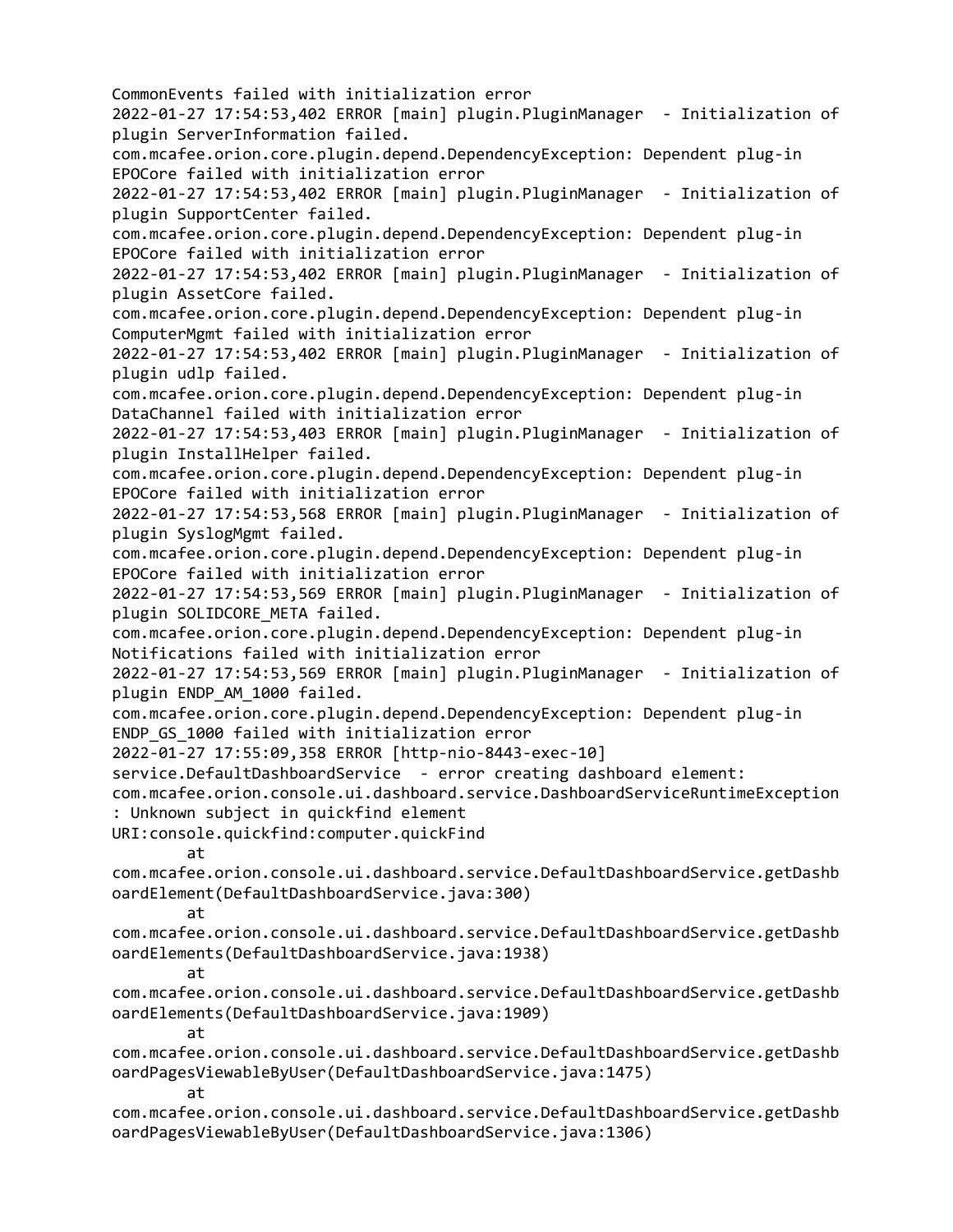at com.mcafee.orion.console.ui.dashboard.DashboardAction.getCurrentDashboardAndSe tupDashboardSelect(DashboardAction.java:243) at com.mcafee.orion.console.ui.dashboard.DashboardAction.init(DashboardAction.jav a:85) at sun.reflect.NativeMethodAccessorImpl.invoke0(Native Method) at sun.reflect.NativeMethodAccessorImpl.invoke(NativeMethodAccessorImpl.java:62) at sun.reflect.DelegatingMethodAccessorImpl.invoke(DelegatingMethodAccessorImpl.j ava:43) at java.lang.reflect.Method.invoke(Method.java:498) at com.mcafee.orion.core.servlet.mvc.MvcActionFactoryBase.executeAction(MvcAction FactoryBase.java:58) at com.mcafee.orion.core.servlet.ControllerServlet.executeAction(ControllerServle t.java:361) at com.mcafee.orion.core.servlet.ControllerServlet.processRequest(ControllerServl et.java:170) at com.mcafee.orion.core.servlet.ControllerServlet.doGet(ControllerServlet.java:1 29) at javax.servlet.http.HttpServlet.service(HttpServlet.java:624) at javax.servlet.http.HttpServlet.service(HttpServlet.java:731) at org.apache.catalina.core.ApplicationFilterChain.internalDoFilter(ApplicationFi lterChain.java:303) at org.apache.catalina.core.ApplicationFilterChain.doFilter(ApplicationFilterChai n.java:208) at org.apache.tomcat.websocket.server.WsFilter.doFilter(WsFilter.java:52) at org.apache.catalina.core.ApplicationFilterChain.internalDoFilter(ApplicationFi lterChain.java:241) at org.apache.catalina.core.ApplicationFilterChain.doFilter(ApplicationFilterChai n.java:208) at org.apache.catalina.core.ApplicationDispatcher.invoke(ApplicationDispatcher.ja va:743) at org.apache.catalina.core.ApplicationDispatcher.processRequest(ApplicationDispa tcher.java:485) at org.apache.catalina.core.ApplicationDispatcher.doForward(ApplicationDispatcher .java:410) at org.apache.catalina.core.ApplicationDispatcher.forward(ApplicationDispatcher.j ava:337)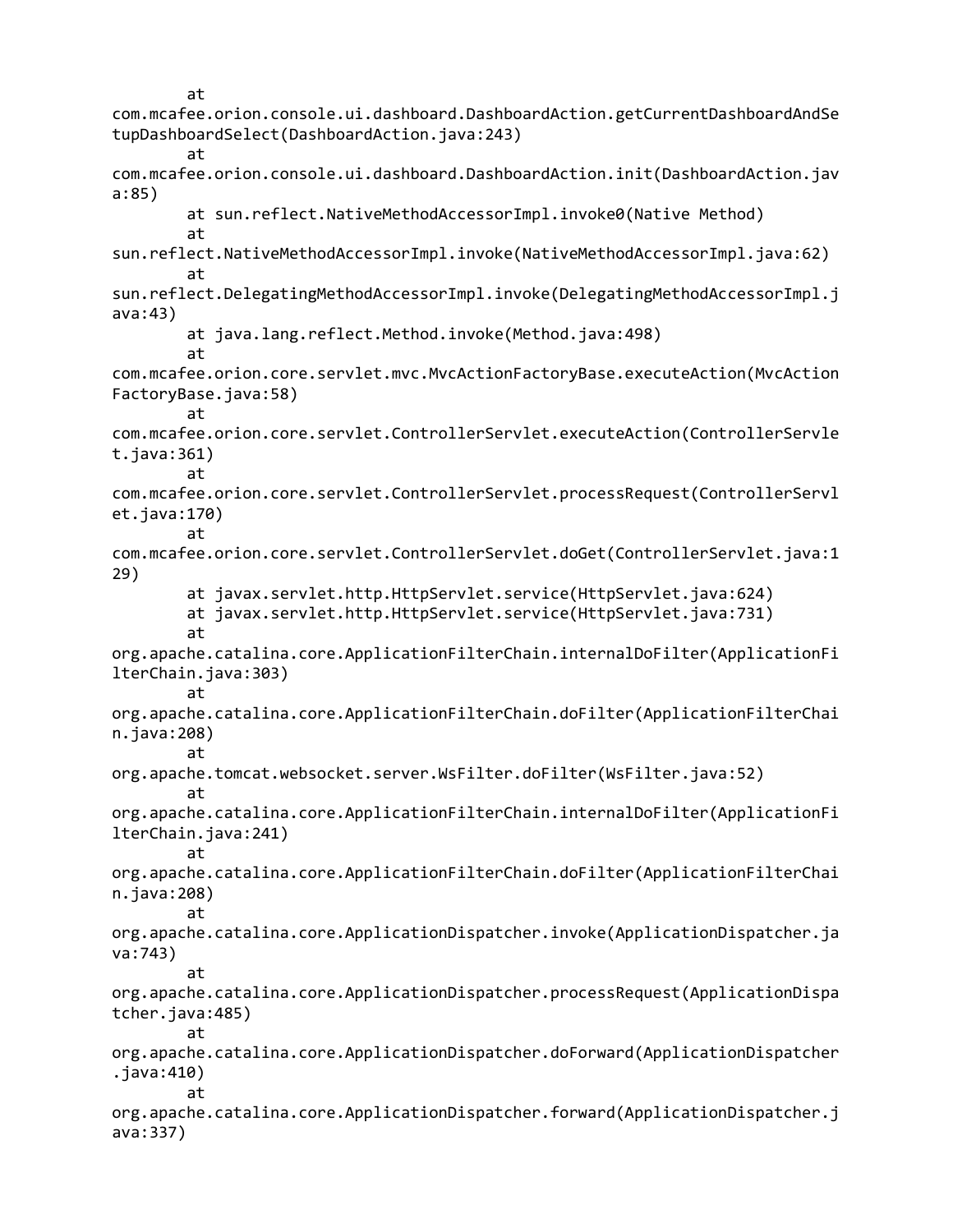at com.mcafee.orion.core.servlet.Forward.respond(Forward.java:143) at com.mcafee.orion.core.servlet.ControllerServlet.processRequest(ControllerServl et.java:171) at com.mcafee.orion.core.servlet.ControllerServlet.doGet(ControllerServlet.java:1 29) at javax.servlet.http.HttpServlet.service(HttpServlet.java:624) at javax.servlet.http.HttpServlet.service(HttpServlet.java:731) at org.apache.catalina.core.ApplicationFilterChain.internalDoFilter(ApplicationFi lterChain.java:303) at org.apache.catalina.core.ApplicationFilterChain.doFilter(ApplicationFilterChai n.java:208) at org.apache.tomcat.websocket.server.WsFilter.doFilter(WsFilter.java:52) at org.apache.catalina.core.ApplicationFilterChain.internalDoFilter(ApplicationFi lterChain.java:241) at org.apache.catalina.core.ApplicationFilterChain.doFilter(ApplicationFilterChai n.java:208) at org.apache.catalina.filters.ExpiresFilter.doFilter(ExpiresFilter.java:1203) at org.apache.catalina.core.ApplicationFilterChain.internalDoFilter(ApplicationFi lterChain.java:241) at org.apache.catalina.core.ApplicationFilterChain.doFilter(ApplicationFilterChai n.java:208) at com.mcafee.orion.core.server.MdcFilter.doFilter(MdcFilter.java:31) at org.apache.catalina.core.ApplicationFilterChain.internalDoFilter(ApplicationFi lterChain.java:241) at org.apache.catalina.core.ApplicationFilterChain.doFilter(ApplicationFilterChai n.java:208) at com.mcafee.orion.core.server.DisableUrlSessionFilter.doFilter(DisableUrlSessio nFilter.java:58) at org.apache.catalina.core.ApplicationFilterChain.internalDoFilter(ApplicationFi lterChain.java:241) at org.apache.catalina.core.ApplicationFilterChain.doFilter(ApplicationFilterChai n.java:208) at org.apache.catalina.core.StandardWrapperValve.invoke(StandardWrapperValve.java :219) at org.apache.catalina.core.StandardContextValve.invoke(StandardContextValve.java :110)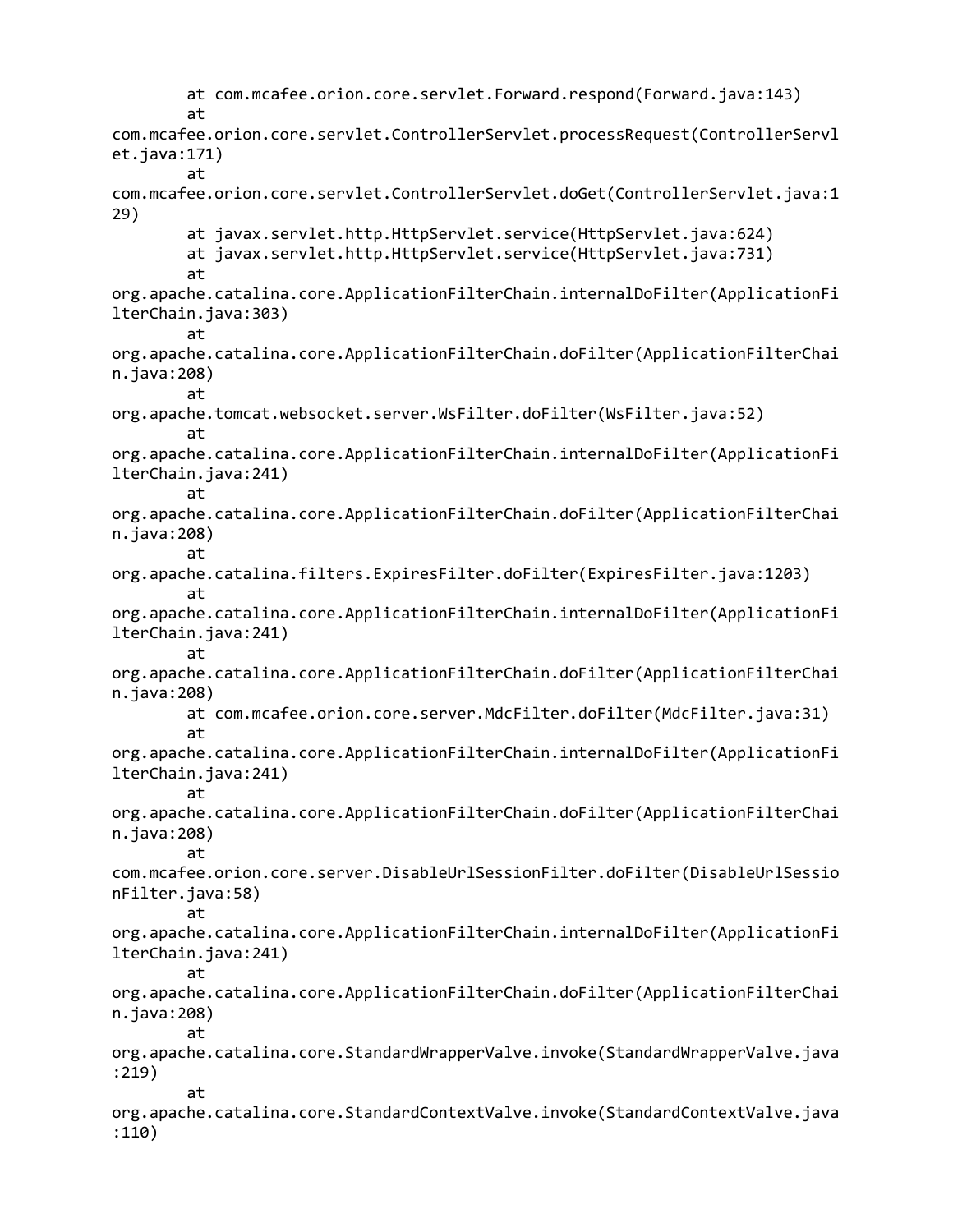at org.apache.catalina.authenticator.AuthenticatorBase.invoke(AuthenticatorBase.j ava:603) at org.apache.catalina.core.StandardHostValve.invoke(StandardHostValve.java:169) at org.apache.catalina.valves.ErrorReportValve.invoke(ErrorReportValve.java:104) at org.apache.catalina.valves.AccessLogValve.invoke(AccessLogValve.java:1025) at com.mcafee.orion.core.server.mfsvalve.ValveContext.invokeNextInChain(ValveCont ext.java:27) at com.mcafee.orion.core.server.LoginValidationValveHook.invoke(LoginValidationVa lveHook.java:89) at com.mcafee.orion.core.server.mfsvalve.ValveContext.invokeNextInChain(ValveCont ext.java:25) at com.mcafee.orion.core.server.AccessControlValveHook.invoke(AccessControlValveH ook.java:81) at com.mcafee.orion.core.server.mfsvalve.ValveContext.invokeNextInChain(ValveCont ext.java:25) at com.mcafee.orion.core.server.mfsvalve.MfsValve.invoke(MfsValve.java:39) at com.mcafee.orion.core.server.AjaxValve.invoke(AjaxValve.java:84) at com.mcafee.orion.core.server.OrionUserSetupValve.invoke(OrionUserSetupValve.ja va:41) at org.apache.catalina.authenticator.SingleSignOn.invoke(SingleSignOn.java:321) at com.mcafee.orion.core.server.OrionSingleSignOn.invoke(OrionSingleSignOn.java:2 03) at com.mcafee.orion.core.server.ClientCertValve.invoke(ClientCertValve.java:60) at com.mcafee.orion.core.server.ExternalAuthenticationStrategyExtPointValve.invok e(ExternalAuthenticationStrategyExtPointValve.java:140) at com.mcafee.orion.core.server.ParameterEncodingValve.invoke(ParameterEncodingVa lve.java:34) at com.mcafee.orion.core.server.ThreadLocalInfoCleanupValve.invoke(ThreadLocalInf oCleanupValve.java:25) at org.apache.catalina.core.StandardEngineValve.invoke(StandardEngineValve.java:1 16) at org.apache.catalina.connector.CoyoteAdapter.service(CoyoteAdapter.java:445) at org.apache.coyote.http11.AbstractHttp11Processor.process(AbstractHttp11Process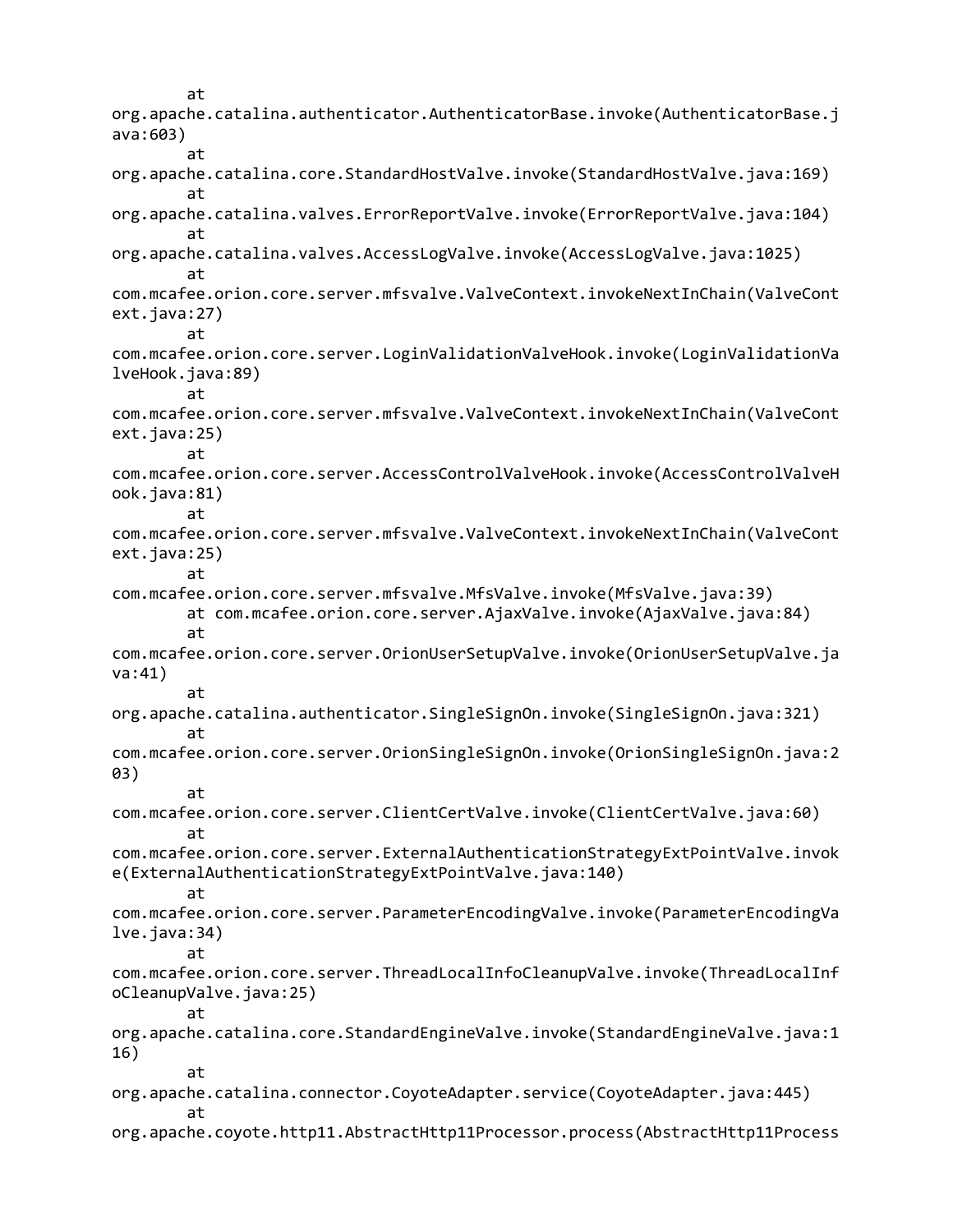or.java:1136) at org.apache.coyote.AbstractProtocol\$AbstractConnectionHandler.process(AbstractP rotocol.java:637) at org.apache.tomcat.util.net.NioEndpoint\$SocketProcessor.doRun(NioEndpoint.java: 1775) at org.apache.tomcat.util.net.NioEndpoint\$SocketProcessor.run(NioEndpoint.java:17 34) at java.util.concurrent.ThreadPoolExecutor.runWorker(ThreadPoolExecutor.java:1149 ) at java.util.concurrent.ThreadPoolExecutor\$Worker.run(ThreadPoolExecutor.java:624 ) at org.apache.tomcat.util.threads.TaskThread\$WrappingRunnable.run(TaskThread.java :61) at java.lang.Thread.run(Thread.java:748) Caused by: com.mcafee.orion.core.ui.dashboard.DashboardElementException: Unknown subject in quickfind element URI:console.quickfind:computer.quickFind at com.mcafee.orion.console.ui.quickfind.QuickFindDashboardElementFactory.get(Qui ckFindDashboardElementFactory.java:88) at com.mcafee.orion.console.ui.dashboard.service.DefaultDashboardService.getDashb oardElement(DefaultDashboardService.java:292) ... 74 more 2022-01-27 17:55:09,386 ERROR [http-nio-8443-exec-10] service.DefaultDashboardService - error creating dashboard element: com.mcafee.orion.console.ui.dashboard.service.DashboardServiceRuntimeException : Unknown subject in quickfind element URI:console.quickfind:computer.quickFind at com.mcafee.orion.console.ui.dashboard.service.DefaultDashboardService.getDashb oardElement(DefaultDashboardService.java:300) at com.mcafee.orion.console.ui.dashboard.service.DefaultDashboardService.getDashb oardElements(DefaultDashboardService.java:1938) at com.mcafee.orion.console.ui.dashboard.service.DefaultDashboardService.getDashb oardElements(DefaultDashboardService.java:1909) at com.mcafee.orion.console.ui.dashboard.service.DefaultDashboardService.getDashb oardPagesViewableByUser(DefaultDashboardService.java:1475) at com.mcafee.orion.console.ui.dashboard.service.DefaultDashboardService.getDashb oardPagesViewableByUser(DefaultDashboardService.java:1306) at com.mcafee.orion.console.ui.dashboard.DashboardAction.getCurrentDashboardAndSe tupDashboardSelect(DashboardAction.java:243) at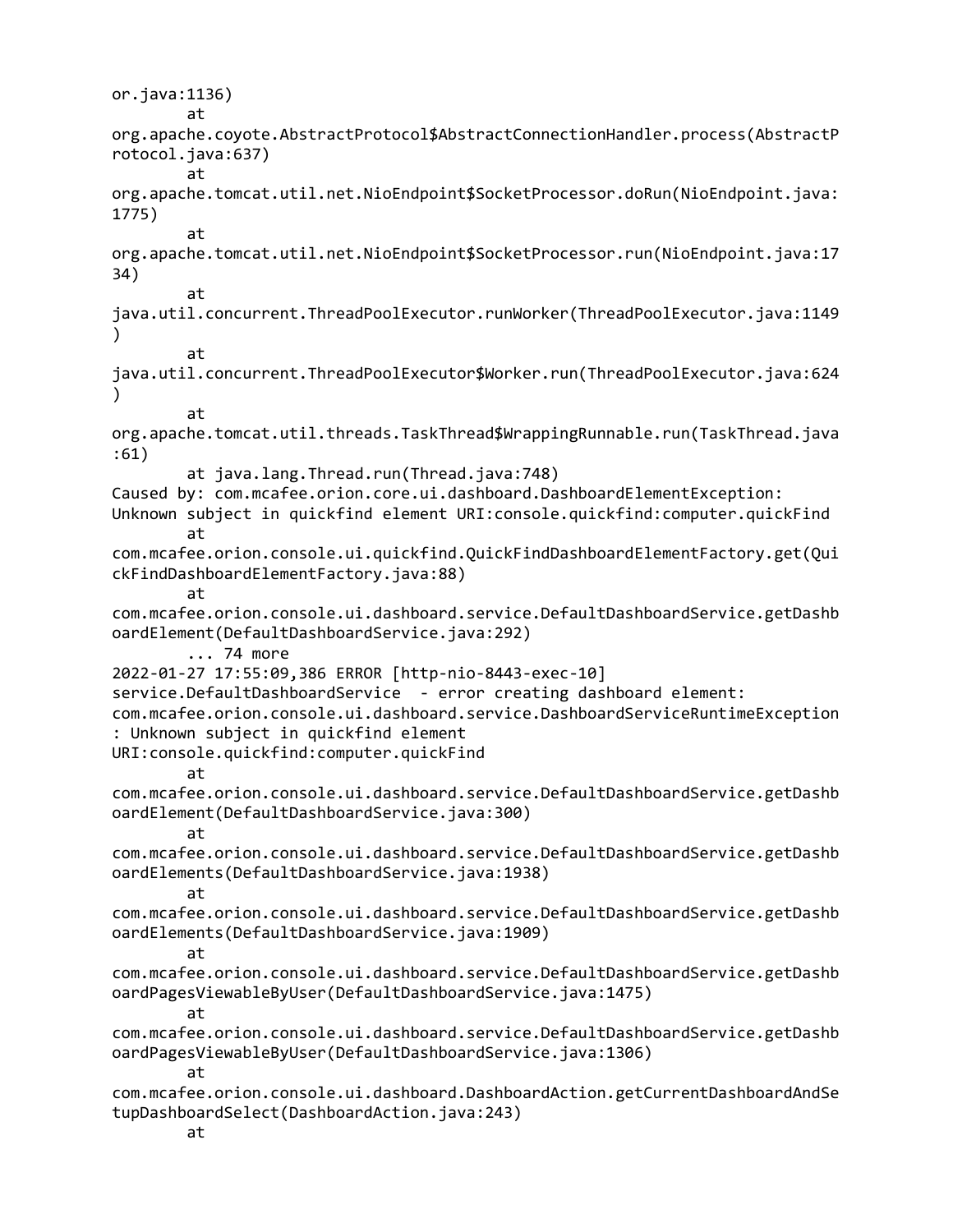com.mcafee.orion.console.ui.dashboard.DashboardAction.init(DashboardAction.jav a:85) at sun.reflect.NativeMethodAccessorImpl.invoke0(Native Method) at sun.reflect.NativeMethodAccessorImpl.invoke(NativeMethodAccessorImpl.java:62) at sun.reflect.DelegatingMethodAccessorImpl.invoke(DelegatingMethodAccessorImpl.j ava:43) at java.lang.reflect.Method.invoke(Method.java:498) at com.mcafee.orion.core.servlet.mvc.MvcActionFactoryBase.executeAction(MvcAction FactoryBase.java:58) at com.mcafee.orion.core.servlet.ControllerServlet.executeAction(ControllerServle t.java:361) at com.mcafee.orion.core.servlet.ControllerServlet.processRequest(ControllerServl et.java:170) at com.mcafee.orion.core.servlet.ControllerServlet.doGet(ControllerServlet.java:1 29) at javax.servlet.http.HttpServlet.service(HttpServlet.java:624) at javax.servlet.http.HttpServlet.service(HttpServlet.java:731) at org.apache.catalina.core.ApplicationFilterChain.internalDoFilter(ApplicationFi lterChain.java:303) at org.apache.catalina.core.ApplicationFilterChain.doFilter(ApplicationFilterChai n.java:208) at org.apache.tomcat.websocket.server.WsFilter.doFilter(WsFilter.java:52) at org.apache.catalina.core.ApplicationFilterChain.internalDoFilter(ApplicationFi lterChain.java:241) at org.apache.catalina.core.ApplicationFilterChain.doFilter(ApplicationFilterChai n.java:208) at org.apache.catalina.core.ApplicationDispatcher.invoke(ApplicationDispatcher.ja va:743) at org.apache.catalina.core.ApplicationDispatcher.processRequest(ApplicationDispa tcher.java:485) at org.apache.catalina.core.ApplicationDispatcher.doForward(ApplicationDispatcher .java:410) at org.apache.catalina.core.ApplicationDispatcher.forward(ApplicationDispatcher.j ava:337) at com.mcafee.orion.core.servlet.Forward.respond(Forward.java:143) at com.mcafee.orion.core.servlet.ControllerServlet.processRequest(ControllerServl et.java:171)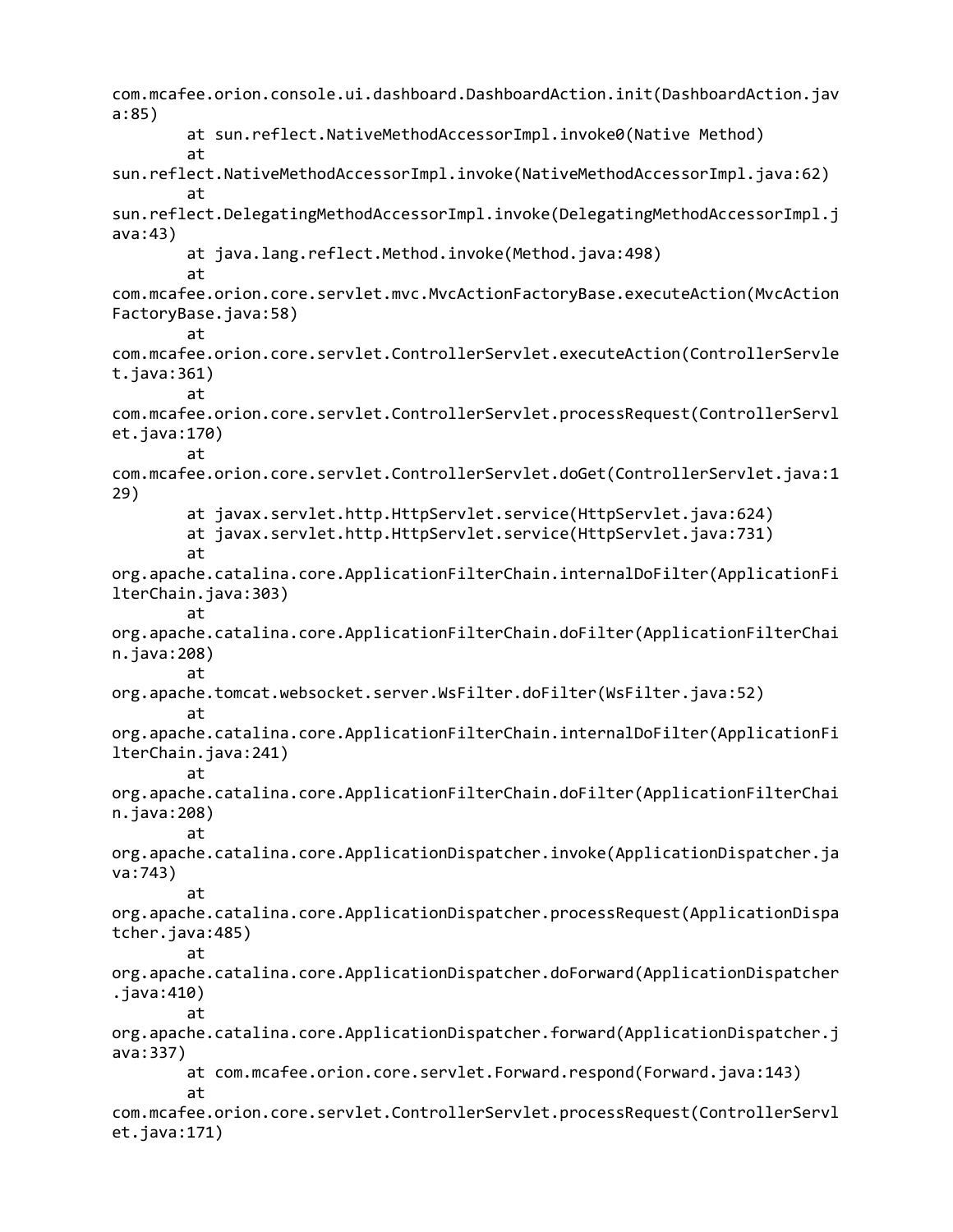at com.mcafee.orion.core.servlet.ControllerServlet.doGet(ControllerServlet.java:1 29) at javax.servlet.http.HttpServlet.service(HttpServlet.java:624) at javax.servlet.http.HttpServlet.service(HttpServlet.java:731) at org.apache.catalina.core.ApplicationFilterChain.internalDoFilter(ApplicationFi lterChain.java:303) at org.apache.catalina.core.ApplicationFilterChain.doFilter(ApplicationFilterChai n.java:208) at org.apache.tomcat.websocket.server.WsFilter.doFilter(WsFilter.java:52) at org.apache.catalina.core.ApplicationFilterChain.internalDoFilter(ApplicationFi lterChain.java:241) at org.apache.catalina.core.ApplicationFilterChain.doFilter(ApplicationFilterChai n.java:208) at org.apache.catalina.filters.ExpiresFilter.doFilter(ExpiresFilter.java:1203) at org.apache.catalina.core.ApplicationFilterChain.internalDoFilter(ApplicationFi lterChain.java:241) at org.apache.catalina.core.ApplicationFilterChain.doFilter(ApplicationFilterChai n.java:208) at com.mcafee.orion.core.server.MdcFilter.doFilter(MdcFilter.java:31) at org.apache.catalina.core.ApplicationFilterChain.internalDoFilter(ApplicationFi lterChain.java:241) at org.apache.catalina.core.ApplicationFilterChain.doFilter(ApplicationFilterChai n.java:208) at com.mcafee.orion.core.server.DisableUrlSessionFilter.doFilter(DisableUrlSessio nFilter.java:58) at org.apache.catalina.core.ApplicationFilterChain.internalDoFilter(ApplicationFi lterChain.java:241) at org.apache.catalina.core.ApplicationFilterChain.doFilter(ApplicationFilterChai n.java:208) at org.apache.catalina.core.StandardWrapperValve.invoke(StandardWrapperValve.java :219) at org.apache.catalina.core.StandardContextValve.invoke(StandardContextValve.java :110) at org.apache.catalina.authenticator.AuthenticatorBase.invoke(AuthenticatorBase.j ava:603) at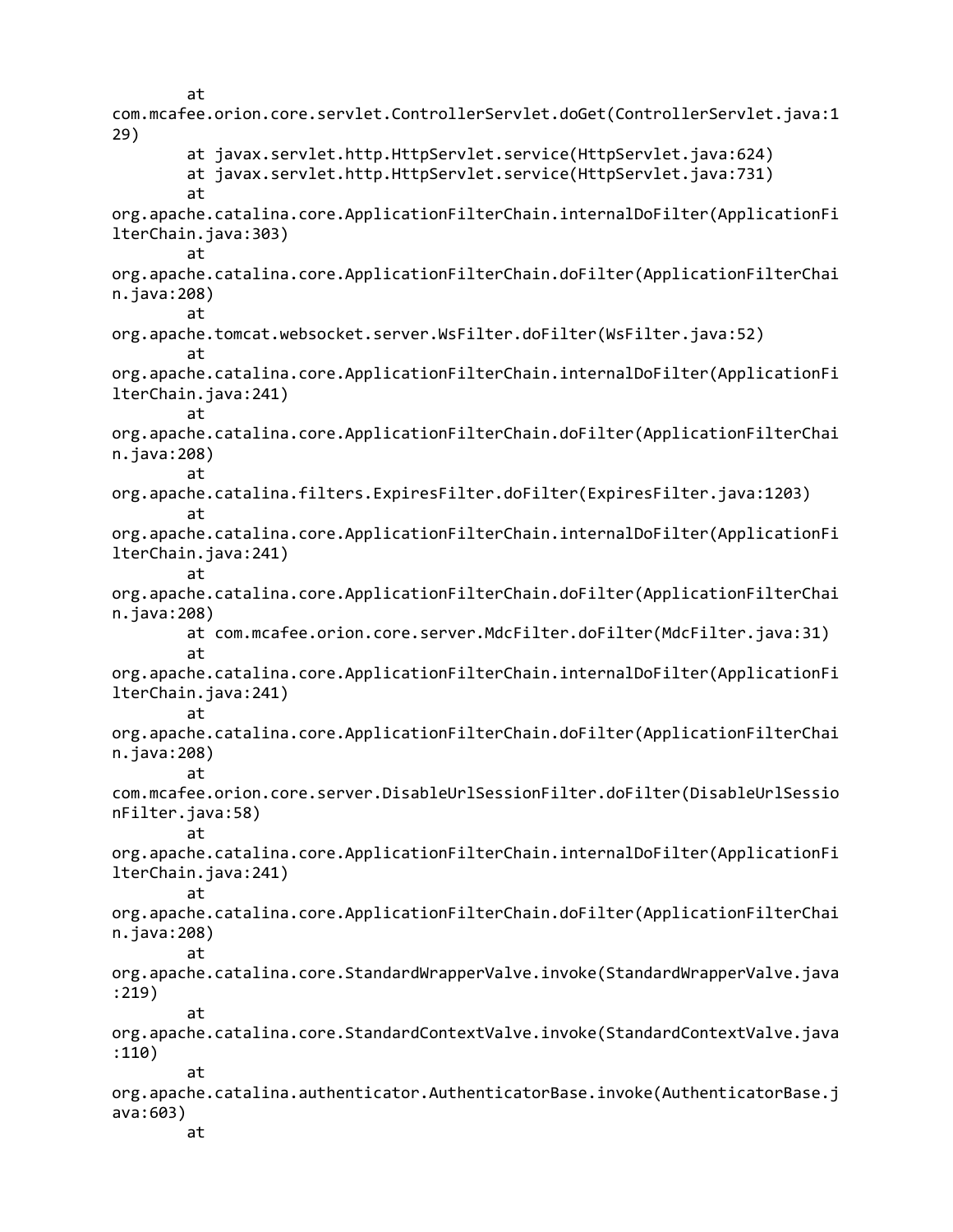org.apache.catalina.core.StandardHostValve.invoke(StandardHostValve.java:169) at org.apache.catalina.valves.ErrorReportValve.invoke(ErrorReportValve.java:104) at org.apache.catalina.valves.AccessLogValve.invoke(AccessLogValve.java:1025) at com.mcafee.orion.core.server.mfsvalve.ValveContext.invokeNextInChain(ValveCont ext.java:27) at com.mcafee.orion.core.server.LoginValidationValveHook.invoke(LoginValidationVa lveHook.java:89) at com.mcafee.orion.core.server.mfsvalve.ValveContext.invokeNextInChain(ValveCont ext.java:25) at com.mcafee.orion.core.server.AccessControlValveHook.invoke(AccessControlValveH ook.java:81) at com.mcafee.orion.core.server.mfsvalve.ValveContext.invokeNextInChain(ValveCont ext.java:25) at com.mcafee.orion.core.server.mfsvalve.MfsValve.invoke(MfsValve.java:39) at com.mcafee.orion.core.server.AjaxValve.invoke(AjaxValve.java:84) at com.mcafee.orion.core.server.OrionUserSetupValve.invoke(OrionUserSetupValve.ja va:41) at org.apache.catalina.authenticator.SingleSignOn.invoke(SingleSignOn.java:321) at com.mcafee.orion.core.server.OrionSingleSignOn.invoke(OrionSingleSignOn.java:2 03) at com.mcafee.orion.core.server.ClientCertValve.invoke(ClientCertValve.java:60) at com.mcafee.orion.core.server.ExternalAuthenticationStrategyExtPointValve.invok e(ExternalAuthenticationStrategyExtPointValve.java:140) at com.mcafee.orion.core.server.ParameterEncodingValve.invoke(ParameterEncodingVa lve.java:34) at com.mcafee.orion.core.server.ThreadLocalInfoCleanupValve.invoke(ThreadLocalInf oCleanupValve.java:25) at org.apache.catalina.core.StandardEngineValve.invoke(StandardEngineValve.java:1 16) at org.apache.catalina.connector.CoyoteAdapter.service(CoyoteAdapter.java:445) at org.apache.coyote.http11.AbstractHttp11Processor.process(AbstractHttp11Process or.java:1136) at org.apache.coyote.AbstractProtocol\$AbstractConnectionHandler.process(AbstractP rotocol.java:637)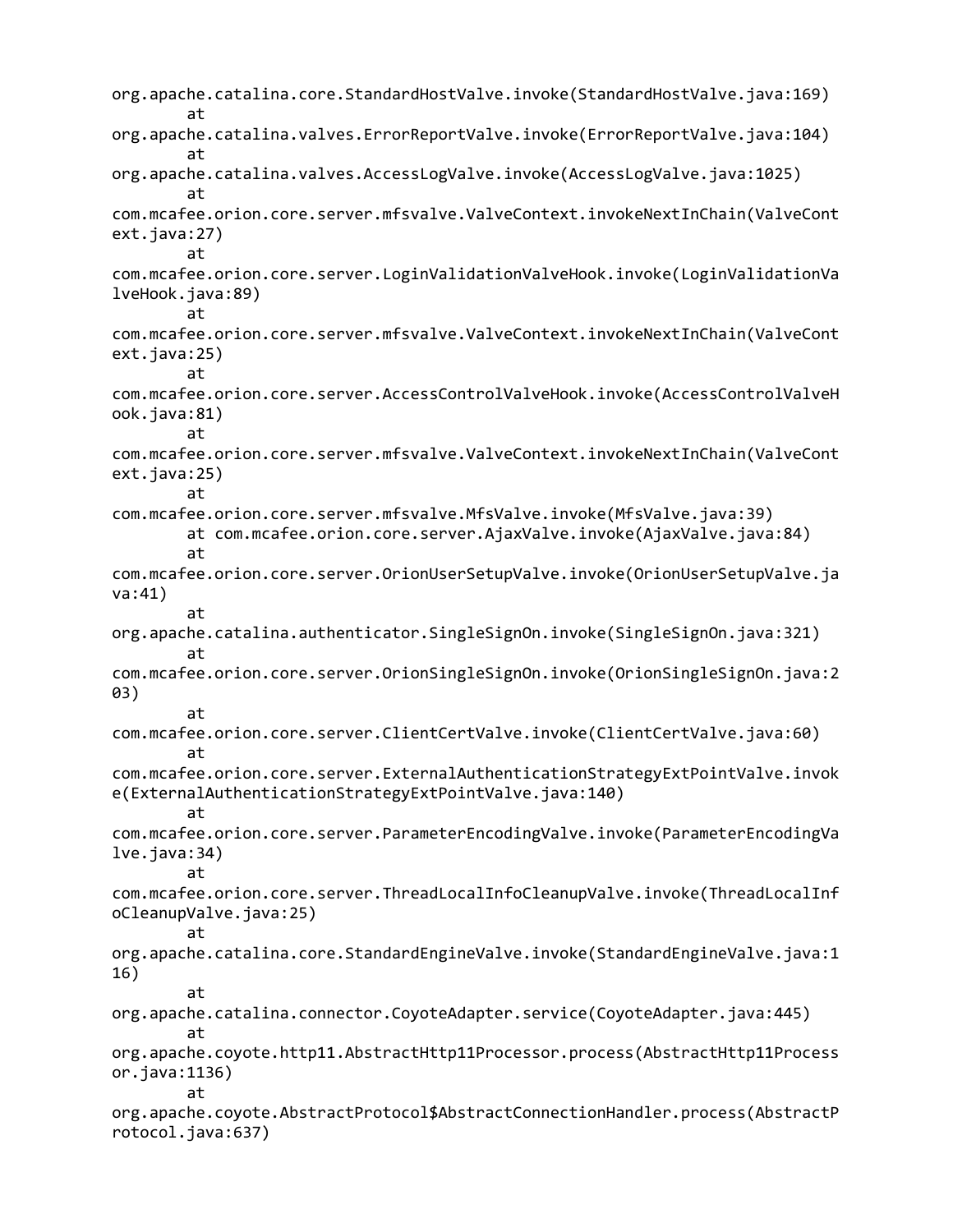at org.apache.tomcat.util.net.NioEndpoint\$SocketProcessor.doRun(NioEndpoint.java: 1775) at org.apache.tomcat.util.net.NioEndpoint\$SocketProcessor.run(NioEndpoint.java:17 34) at java.util.concurrent.ThreadPoolExecutor.runWorker(ThreadPoolExecutor.java:1149 ) at java.util.concurrent.ThreadPoolExecutor\$Worker.run(ThreadPoolExecutor.java:624 ) at org.apache.tomcat.util.threads.TaskThread\$WrappingRunnable.run(TaskThread.java :61) at java.lang.Thread.run(Thread.java:748) Caused by: com.mcafee.orion.core.ui.dashboard.DashboardElementException: Unknown subject in quickfind element URI:console.quickfind:computer.quickFind at com.mcafee.orion.console.ui.quickfind.QuickFindDashboardElementFactory.get(Qui ckFindDashboardElementFactory.java:88) at com.mcafee.orion.console.ui.dashboard.service.DefaultDashboardService.getDashb oardElement(DefaultDashboardService.java:292) ... 74 more 2022-01-27 17:55:09,726 ERROR [http-nio-8443-exec-10] servlet.ControllerServlet - Exception thrown by ActionBean: com.mcafee.orion.console.ui.dashboard.service.DashboardServiceRuntimeException : Unknown subject in quickfind element URI:console.quickfind:computer.quickFind at com.mcafee.orion.console.ui.dashboard.service.DefaultDashboardService.getDashb oardElement(DefaultDashboardService.java:300) at com.mcafee.orion.console.ui.dashboard.DashboardAction.getGroupedDashboardList( DashboardAction.java:683) at com.mcafee.orion.console.ui.dashboard.DashboardAction.getCurrentDashboardAndSe tupDashboardSelect(DashboardAction.java:255) at com.mcafee.orion.console.ui.dashboard.DashboardAction.init(DashboardAction.jav a:85) at sun.reflect.NativeMethodAccessorImpl.invoke0(Native Method) at sun.reflect.NativeMethodAccessorImpl.invoke(NativeMethodAccessorImpl.java:62) at sun.reflect.DelegatingMethodAccessorImpl.invoke(DelegatingMethodAccessorImpl.j ava:43) at java.lang.reflect.Method.invoke(Method.java:498) at com.mcafee.orion.core.servlet.mvc.MvcActionFactoryBase.executeAction(MvcAction FactoryBase.java:58) at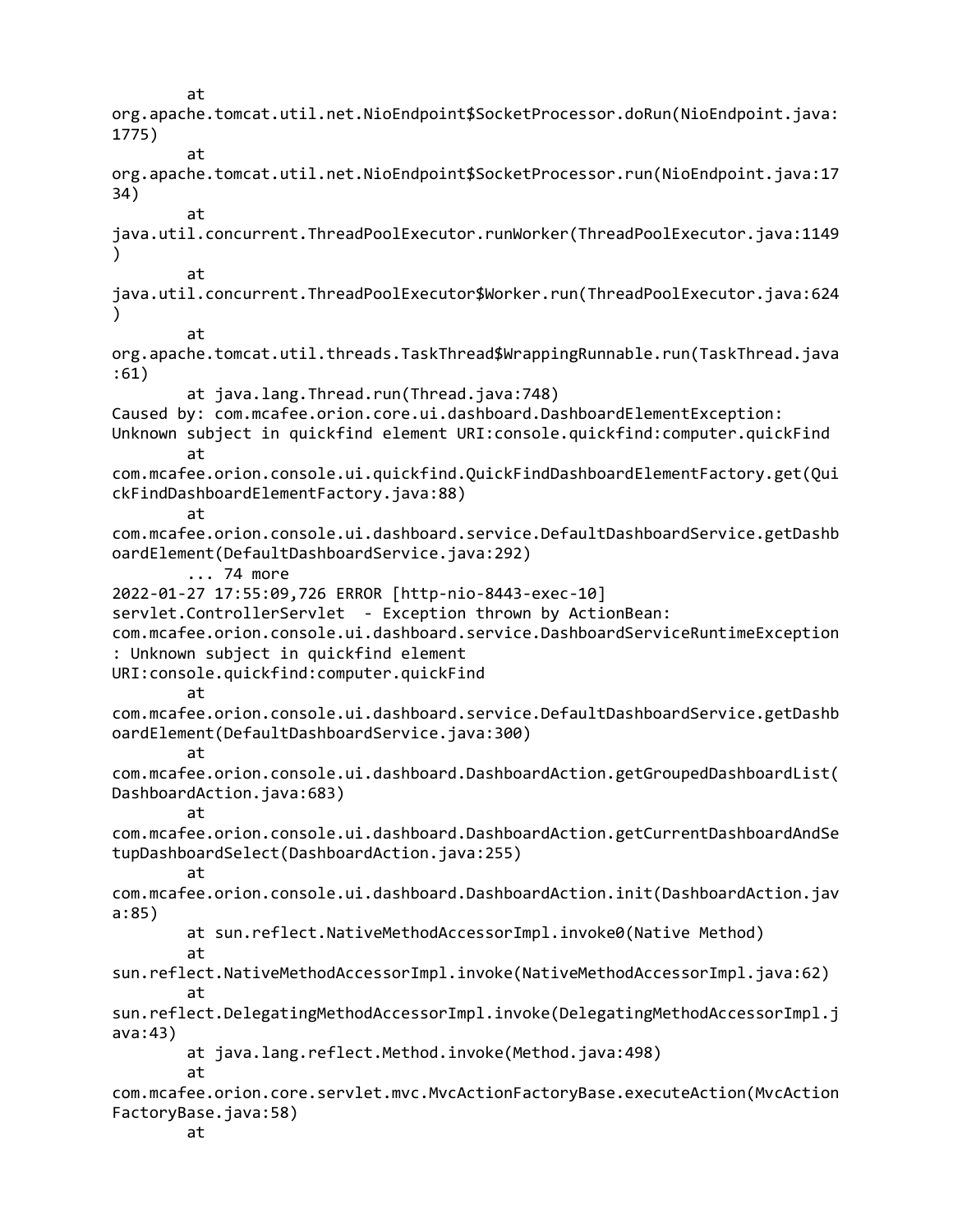com.mcafee.orion.core.servlet.ControllerServlet.executeAction(ControllerServle  $t.java:361)$ at com.mcafee.orion.core.servlet.ControllerServlet.processRequest(ControllerServl et.java:170) at com.mcafee.orion.core.servlet.ControllerServlet.doGet(ControllerServlet.java:1 29) at javax.servlet.http.HttpServlet.service(HttpServlet.java:624) at javax.servlet.http.HttpServlet.service(HttpServlet.java:731) at org.apache.catalina.core.ApplicationFilterChain.internalDoFilter(ApplicationFi lterChain.java:303) at org.apache.catalina.core.ApplicationFilterChain.doFilter(ApplicationFilterChai n.java:208) at org.apache.tomcat.websocket.server.WsFilter.doFilter(WsFilter.java:52) at org.apache.catalina.core.ApplicationFilterChain.internalDoFilter(ApplicationFi lterChain.java:241) at org.apache.catalina.core.ApplicationFilterChain.doFilter(ApplicationFilterChai n.java:208) at org.apache.catalina.core.ApplicationDispatcher.invoke(ApplicationDispatcher.ja va:743) at org.apache.catalina.core.ApplicationDispatcher.processRequest(ApplicationDispa tcher.java:485) at org.apache.catalina.core.ApplicationDispatcher.doForward(ApplicationDispatcher .java:410) at org.apache.catalina.core.ApplicationDispatcher.forward(ApplicationDispatcher.j ava:337) at com.mcafee.orion.core.servlet.Forward.respond(Forward.java:143) at com.mcafee.orion.core.servlet.ControllerServlet.processRequest(ControllerServl et.java:171) at com.mcafee.orion.core.servlet.ControllerServlet.doGet(ControllerServlet.java:1 29) at javax.servlet.http.HttpServlet.service(HttpServlet.java:624) at javax.servlet.http.HttpServlet.service(HttpServlet.java:731) at org.apache.catalina.core.ApplicationFilterChain.internalDoFilter(ApplicationFi lterChain.java:303) at org.apache.catalina.core.ApplicationFilterChain.doFilter(ApplicationFilterChai n.java:208) at org.apache.tomcat.websocket.server.WsFilter.doFilter(WsFilter.java:52)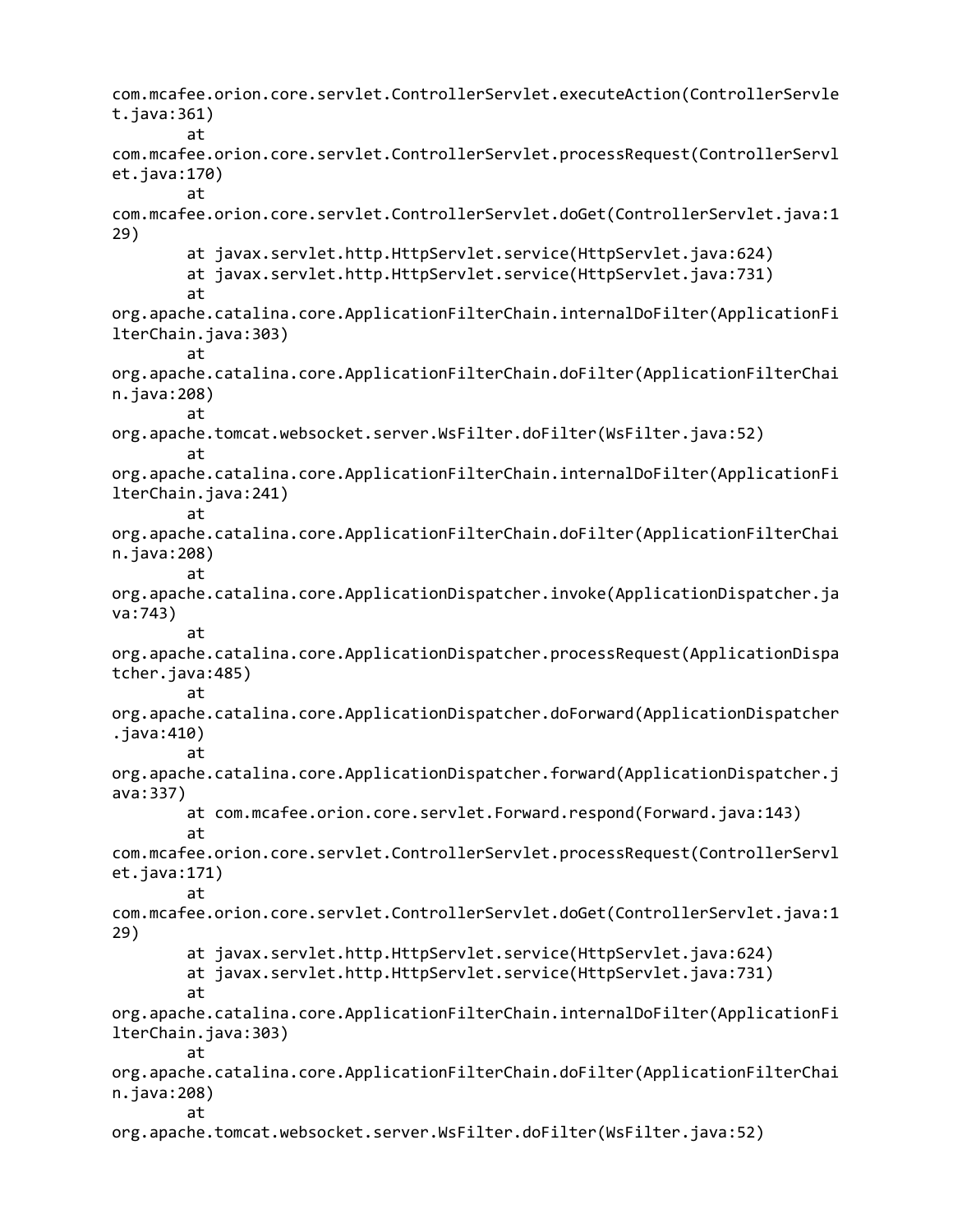at org.apache.catalina.core.ApplicationFilterChain.internalDoFilter(ApplicationFi lterChain.java:241) at org.apache.catalina.core.ApplicationFilterChain.doFilter(ApplicationFilterChai n.java:208) at org.apache.catalina.filters.ExpiresFilter.doFilter(ExpiresFilter.java:1203) at org.apache.catalina.core.ApplicationFilterChain.internalDoFilter(ApplicationFi lterChain.java:241) at org.apache.catalina.core.ApplicationFilterChain.doFilter(ApplicationFilterChai n.java:208) at com.mcafee.orion.core.server.MdcFilter.doFilter(MdcFilter.java:31) at org.apache.catalina.core.ApplicationFilterChain.internalDoFilter(ApplicationFi lterChain.java:241) at org.apache.catalina.core.ApplicationFilterChain.doFilter(ApplicationFilterChai n.java:208) at com.mcafee.orion.core.server.DisableUrlSessionFilter.doFilter(DisableUrlSessio nFilter.java:58) at org.apache.catalina.core.ApplicationFilterChain.internalDoFilter(ApplicationFi lterChain.java:241) at org.apache.catalina.core.ApplicationFilterChain.doFilter(ApplicationFilterChai n.java:208) at org.apache.catalina.core.StandardWrapperValve.invoke(StandardWrapperValve.java :219) at org.apache.catalina.core.StandardContextValve.invoke(StandardContextValve.java :110) at org.apache.catalina.authenticator.AuthenticatorBase.invoke(AuthenticatorBase.j ava:603) at org.apache.catalina.core.StandardHostValve.invoke(StandardHostValve.java:169) at org.apache.catalina.valves.ErrorReportValve.invoke(ErrorReportValve.java:104) at org.apache.catalina.valves.AccessLogValve.invoke(AccessLogValve.java:1025) at com.mcafee.orion.core.server.mfsvalve.ValveContext.invokeNextInChain(ValveCont ext.java:27) at com.mcafee.orion.core.server.LoginValidationValveHook.invoke(LoginValidationVa lveHook.java:89) at com.mcafee.orion.core.server.mfsvalve.ValveContext.invokeNextInChain(ValveCont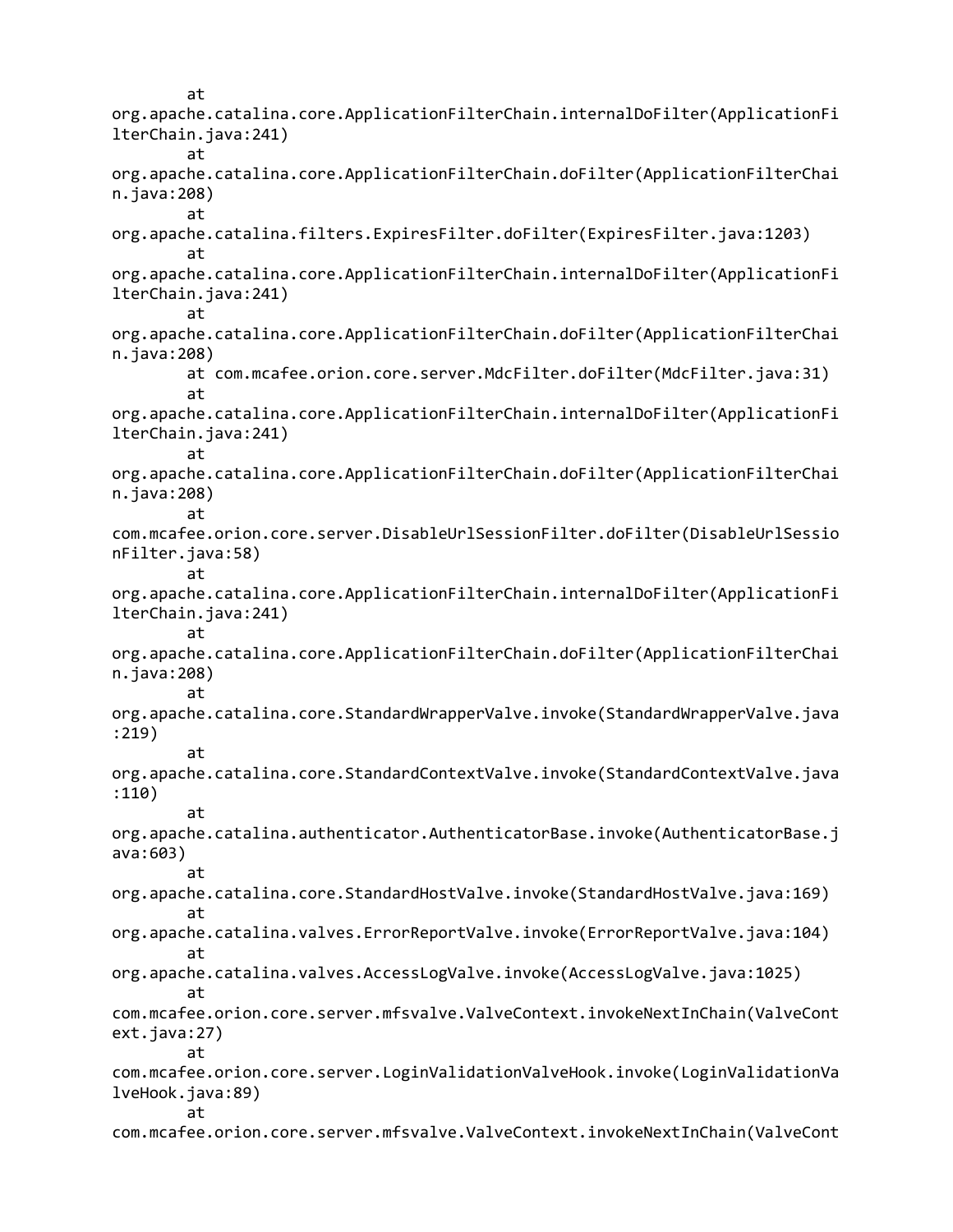ext.java:25) at com.mcafee.orion.core.server.AccessControlValveHook.invoke(AccessControlValveH ook.java:81) at com.mcafee.orion.core.server.mfsvalve.ValveContext.invokeNextInChain(ValveCont ext.java:25) at com.mcafee.orion.core.server.mfsvalve.MfsValve.invoke(MfsValve.java:39) at com.mcafee.orion.core.server.AjaxValve.invoke(AjaxValve.java:84) at com.mcafee.orion.core.server.OrionUserSetupValve.invoke(OrionUserSetupValve.ja va:41) at org.apache.catalina.authenticator.SingleSignOn.invoke(SingleSignOn.java:321) at com.mcafee.orion.core.server.OrionSingleSignOn.invoke(OrionSingleSignOn.java:2 03) at com.mcafee.orion.core.server.ClientCertValve.invoke(ClientCertValve.java:60) at com.mcafee.orion.core.server.ExternalAuthenticationStrategyExtPointValve.invok e(ExternalAuthenticationStrategyExtPointValve.java:140) at com.mcafee.orion.core.server.ParameterEncodingValve.invoke(ParameterEncodingVa lve.java:34) at com.mcafee.orion.core.server.ThreadLocalInfoCleanupValve.invoke(ThreadLocalInf oCleanupValve.java:25) at org.apache.catalina.core.StandardEngineValve.invoke(StandardEngineValve.java:1 16) at org.apache.catalina.connector.CoyoteAdapter.service(CoyoteAdapter.java:445) at org.apache.coyote.http11.AbstractHttp11Processor.process(AbstractHttp11Process or.java:1136) at org.apache.coyote.AbstractProtocol\$AbstractConnectionHandler.process(AbstractP rotocol.java:637) at org.apache.tomcat.util.net.NioEndpoint\$SocketProcessor.doRun(NioEndpoint.java: 1775) at org.apache.tomcat.util.net.NioEndpoint\$SocketProcessor.run(NioEndpoint.java:17 34) at java.util.concurrent.ThreadPoolExecutor.runWorker(ThreadPoolExecutor.java:1149  $\mathcal{L}$ at java.util.concurrent.ThreadPoolExecutor\$Worker.run(ThreadPoolExecutor.java:624 ) at